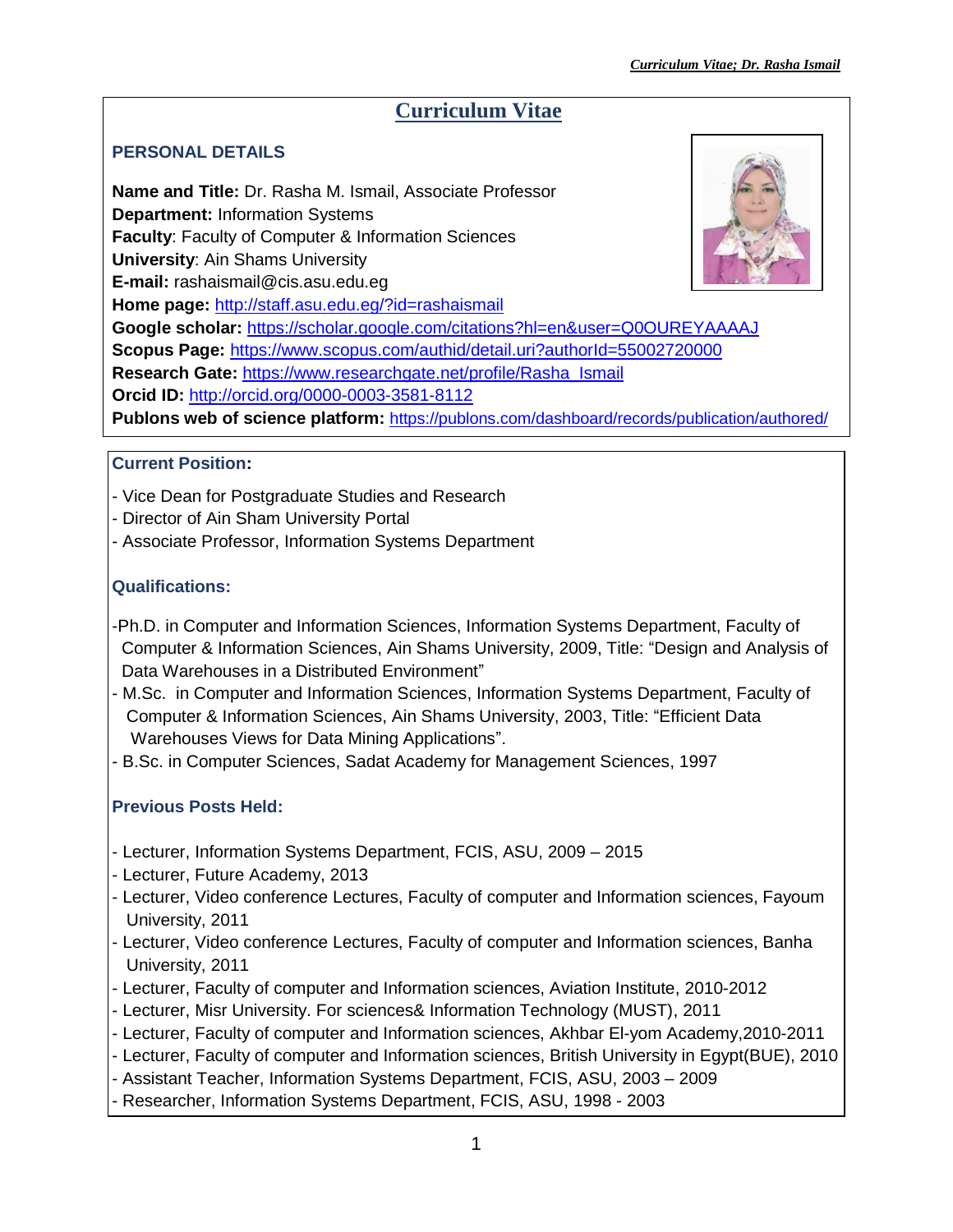#### **TEACHING ACTIVITIES**

#### **Current teaching responsibilities:**

#### **Undergraduate Courses:**

Information Retrieval, Testing & Quality Assurance, Software Engineering Economics, Software Metrics, User Interface Design

#### **Postgraduate Courses:**

Advanced Information Systems Design, Advanced Information Retrieval

## **Previous teaching responsibilities:**

#### **Undergraduate Courses:**

Introduction to Computer, Introduction to Information Systems, Database Management Systems, System Analysis and Design, Information Engineering, Distributed Databases, Data Mining, Geographic Information Systems, Human Computer Interaction, Report Writing, Decision Support Systems

**Postgraduate Courses:**

Advanced Data Mining Web Intelligence Cloud Computing

## **ADMINISTRATIVE ACTIVITIES**

#### **Current administrative responsibilities:**

- Vice Dean for Postgraduate Studies and Research, Faculty of Computer & Information Sciences, Ain Shams University
- Director of Ain Sham University Portal
- Academic Advisor for the Software Engineering Program

## **Previous administrative responsibilities:**

- Director for the Credit Hours Programs, FCIS, Ain Shams University, 2018 2019
- Director of the Management Information Systems of Ain Shams University, 2018-2019
- Coordinator of the Bioinformatics and Software Engineering Programs, FCIS, Ain Shams University, 2013 – 2018

## **PROFESSIONAL ACTIVITIES**

## **Current professional activities:**

-Co-Editor of the International Journal of Intelligent Computing and Information Sciences(IJICIS) -Committee Member in the Ain Shams University Archiving Committee for preparing the ASU Museum and the ASU Historical Book.

-Committee Member in the Ain Shams University Scientific devices Committee.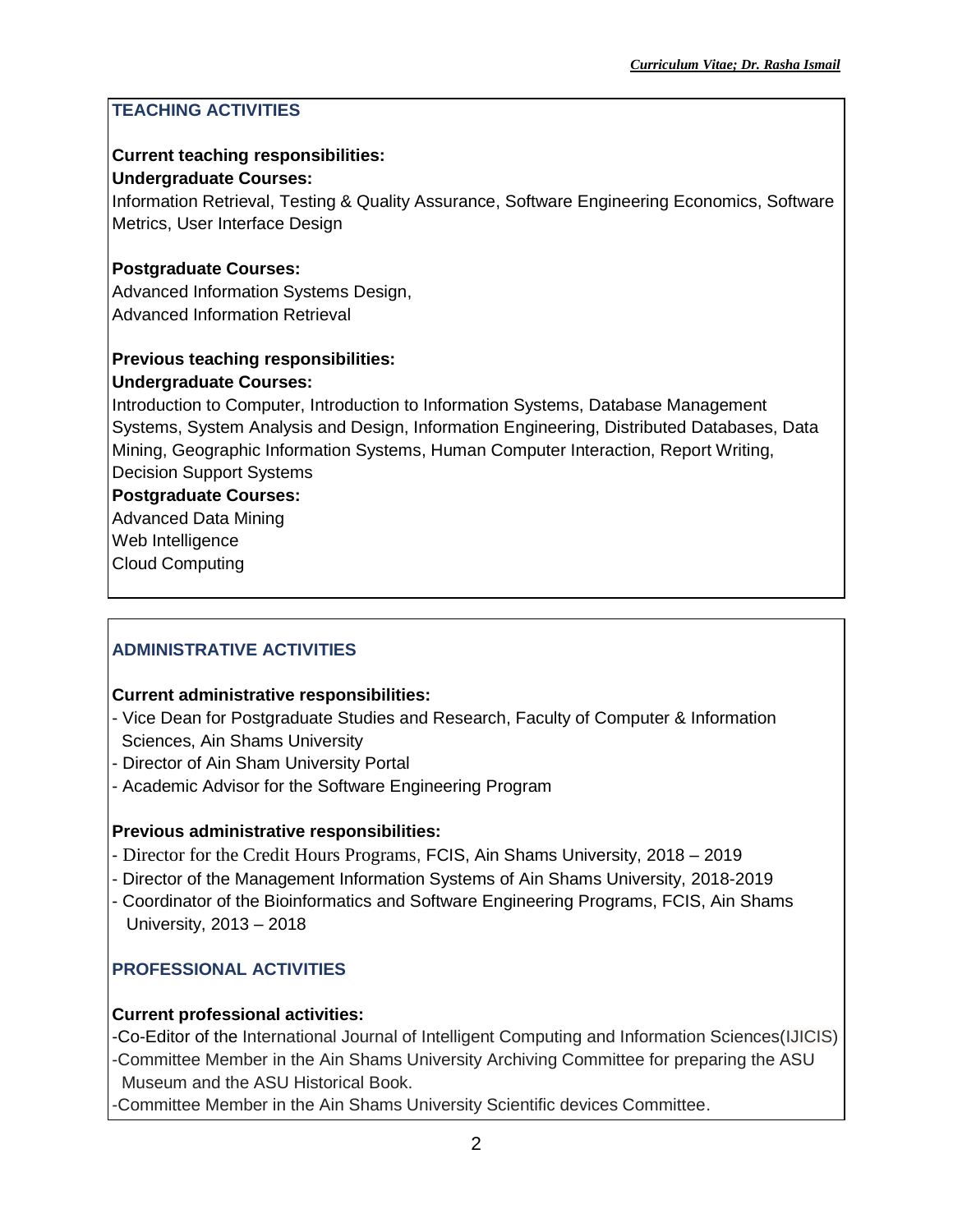- Technical and Organizing Committee member in the 9<sup>th</sup> International Ain Shams University. Conference "Fourth Generation Universities between Reality and Aspiration".
- Postgraduate quality Assurance activities.
- Head of the Postgraduate Exams Committees.
- Supervision of Graduation projects for students in Bioinformatics and Software Engineering Programs and students in the Information Systems Department

## **Previous professional activities:**

**-** Co-Chair for the 2019 IEEE ninth International Conference on Intelligent Computing and Information Systems, ICICIS, Ain Shams University.,8-10 December 2019

- Organizing Committee member for our faculty's biannual International conferences:

- IEEE 8th International Conference on Intelligent Computing and Information Systems, ICICIS, Ain Shams University, Co-organized by IEEE, Cairo, Egypt, 2017
- IEEE 7th International Conference on Intelligent Computing and Information Systems, ICICIS, Ain Shams University, Co-organized by IEEE, Cairo, Egypt, 12- 14 Dec. 2015
- 6<sup>th</sup> International Conference on Intelligent Computing and Information Systems, ICICIS, Ain Shams University, Co-organized by ACM, Cairo, Egypt, 14-16 December, 2013.
- 5<sup>th</sup> International Conference on Intelligent Computing and Information Systems, ICICIS, Ain Shams University, Co-organized by ACM, Cairo, Egypt, 30 June – 3 July, 2011.
- 4<sup>th</sup> International Conference on Intelligent Computing and Information Systems, ICICIS, Ain Shams University, Co-organized by ACM, Cairo, Egypt, March 15-18, 2009
- 2<sup>nd</sup> International Conference on Intelligent Computing and Information Systems, ICICIS, Ain Shams University, Co-organized by ACM, Cairo, Egypt, 5-7 March, 2005.
- 1<sup>st</sup> International Conference on Intelligent Computing and Information Systems, ICICIS, Ain Shams University, Co-organized by ACM, Cairo, Egypt, 2003.
- Organizing and Technical Committee member for the Annual International Ain shams University conferences:
	- The 8<sup>th</sup> Annual ASU Scientific Conference : Creativity, Innovation, Industry, 2019
	- The 7<sup>Th</sup> Annual ASU Conference : Internationalization and Mobilization, 2018
- -Head of the Control of the Credit Hours Programs, 2013-2019
- Committee member in the Quality Assurance committee responsible for the accreditation of the our Faculty, 2016-2019
- Management of the Credit Hours Programs Quality Assurance Activities, 2013-2019
- Committee Member in the Auditing Committee for the projects of the Electronic and Services Centre in the Supreme Council of Universities
- Analysis for the management information system of the minister of water.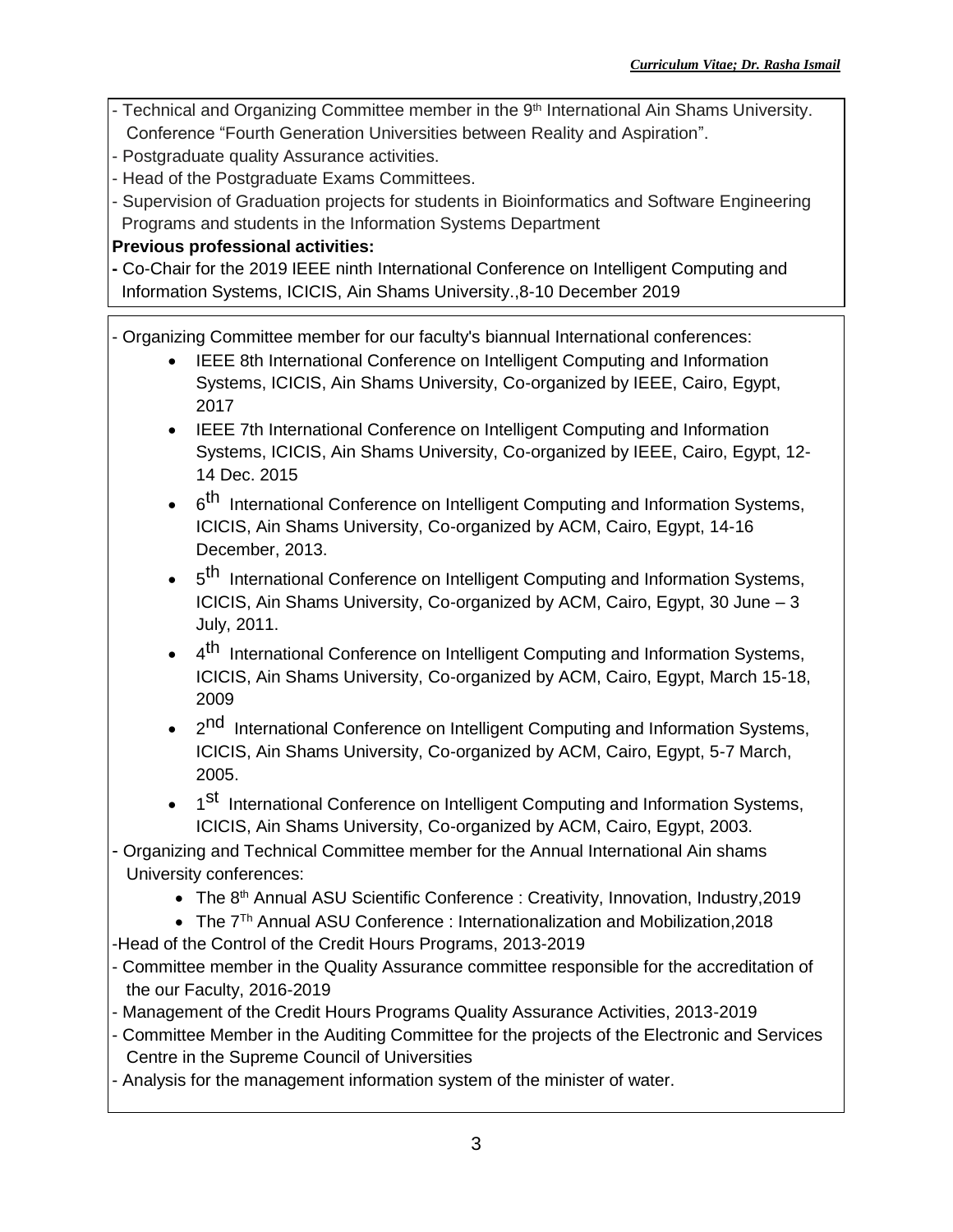- Analysis, design and implementation for the student affair system and the control system for the faculties of Ain Shams University.
- Analysis, design and implementation for the system of the scientific committee.
- Maintaining the systems of the avionic institute (payroll, inventory, etc) and developing the new requirements they needed.

## **STAFF DEVELOPMENT ACTIVITIES**

## **Relevant staff development activities:**

Attended some training courses at "Training and Development Center, Ain Shams University", "National Authority for Quality Assurance and Accreditation of Education, NAQAAE" and "Egyptian Knowledge Bank Courses" and others which helped me to be more effective in my post as a teacher/administrator:

- THE HR webinars: Faculty recruitment in MENA and COVID-19 Start date Jun 25, 2020 01:00 PM London
- ARRU Journal Platform-User Experience Sharing Session at Webinar on 24 June 2020- Elsevier Research Academy
- Introduction to Bioinformatics Training Course (IBT\_2020), scheduled to run from 5 May 2020 to 31 July 2020. By H3ABioNet's Pan African Bioinformatics Network for H3Africia
- [Sustainable Development Goals in Higher Education,](https://book.tdcenter.link/?event=sustainable-development-goals-in-higher-education-4)14-15 January,2020
- Time and Meetings Management,12-13 January, 2020
- Developing World Class University and Research Center Websites, 16-17 April,2019
- Competitive local and international research projects 4-5 August 2015
- Managing research team, 2-3 August 2015
- Communications Skills, 26-27 July 2015
- Credit hours System, 14-15 July 2015
- Learning Outcomes and Curriculum Maps Higher Education, 25-29 September 2011
- Strategic planning for higher education institutions, 18-19 September 2011
- Conference Organization, 2009
- Examination systems and student assessment, 2009
- Legal and financial aspects in University, 2009

# **RESEARCH ACTIVITIES**

# **Current Research Related Activities:**

- Currently supervising 6 M.Sc. students and 3 Ph.D. students.
- Supervised 7 M.Sc. students and 3 Ph.D. students who already obtained their degrees
- Participated in several Conferences and workshops on Computer Science (Egypt, Netherlands).
- Supervised various research-oriented projects in the fields of Data Mining, Bioinformatics, Machine Learning, Information Retrieval, Artificial Intelligence, Cloud Computing, Software Engineering...etc.

## **Total Number of Research Publications:** 51 Publications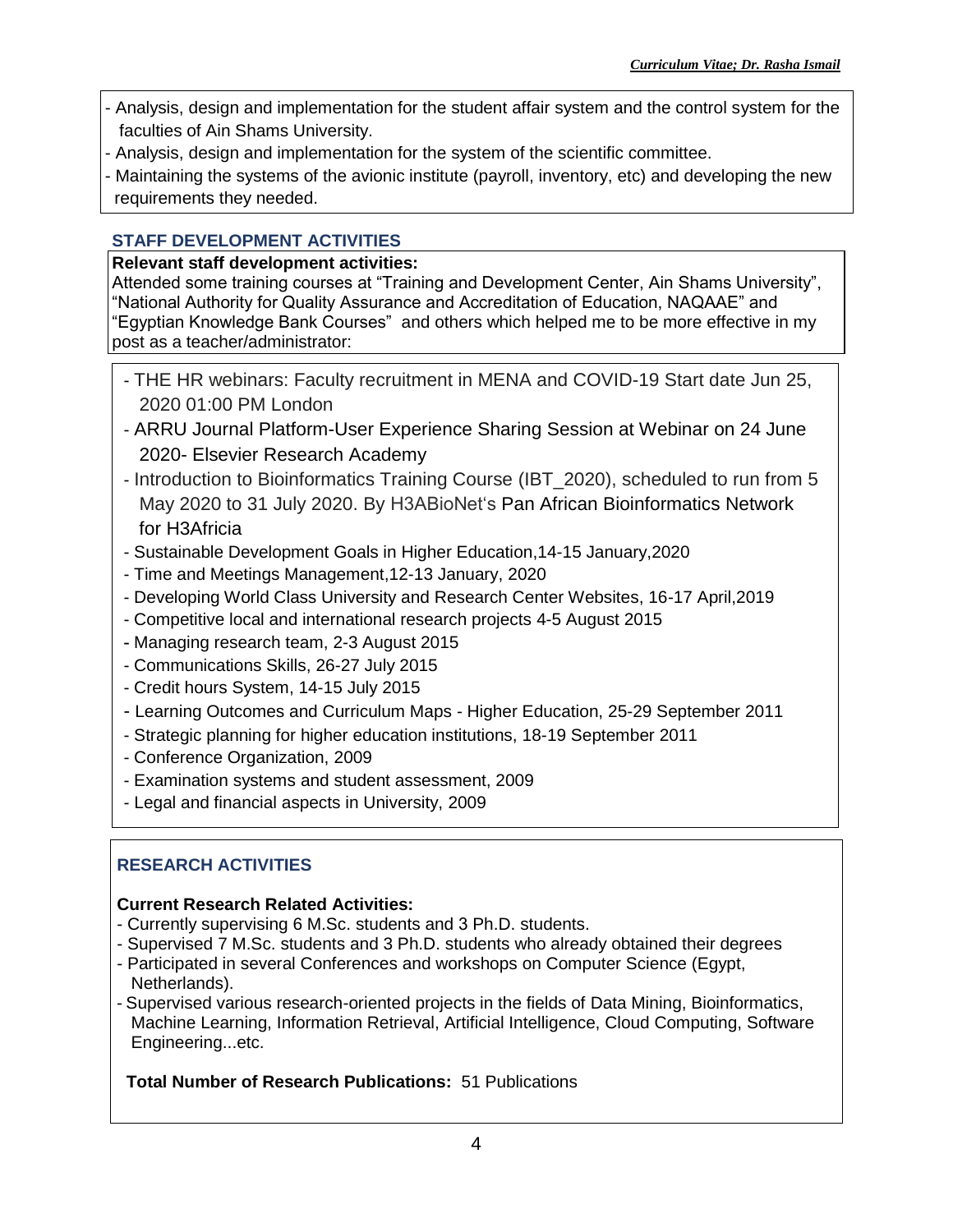[1] O. H. Karam, M. A. El-Sharkawy, O. Ibrahim, R. Ismail. The Enhanced Greedy Interchange Algorithm for the Selection of Materialized Views Under Maintenance Cost Constraints in Data Warehouses. In the Proceedings of the 5th IEEE/ACM International Conference on Enterprise Information Systems (ICEIS), Angers, France, April 2003, pp. 279-284.

[2] O. H. Karam, M. A. El-Sharkawy, O. Ibrahim, R. Ismail. Performance of the Greedy Interchange Algorithm for Data Warehouse Views Under Maintenance Cost Constraints. In the Proceedings of the 7th IEEE International Conference on Intelligent Engineering Systems (INES), Assiut, Egypt, March 2003, pp. .

[3] O. H. Karam, M. A. El-Sharkawy, O. Ibrahim, R. Ismail. Enhancement of the Greedy Interchange Algorithm for the Selection of Views to Materialize in Data Warehouses. In the Proceedings of the International Conference on Intelligent Computing and Information Systems (ICICIS), Cairo, Egypt, June 2002, pp. 284-290.

[4] R. Ismail, O. H. Karam, M. A. El-Sharkawy, M. S. Abdel-Wahab,. Views Maintenance in Distributed Data Warehouse Environments. In the Proceedings of the International Conference on Intelligent Computing and Information Systems (ICICIS), Cairo, Egypt, March 2009, pp. 284- 290.

[5] R. Ismail, O. H. Karam, M. A. El-Sharkawy, M. S. Abdel-Wahab. Streaming Real Time Data in Data Warehouses for Just-in-time Views Maintenance. In the Proceedings of the IADIS International Conference on Applied Computing, Rome, Italy, November 2009.

[6] R. Ismail, O. H. Karam, M. A. El-Sharkawy, M. S. Abdel-Wahab,. An Adaptive Peer-to-peer Network for Distributed Data Warehouse Views. In the International Journal of Intelligent Computing and Information Sciences (IJICIS), Vol 8 No 9, June 2009

[7] Ismail, R.M, Maintenance of materialized views over peer-to-peer data warehouse architecture, Proceedings of the international conference on Computer Engineering and Systems (ICCES), pp. 312 - 318, Cairo, Egypt (2011)

[8] [M. E. Megahed,](http://link.springer.com/search?facet-author=%22M.+E.+Megahed%22) [Rasha M. Ismail,](http://link.springer.com/search?facet-author=%22Rasha+M.+Ismail%22) [Nagwa L. Badr,](http://link.springer.com/search?facet-author=%22Nagwa+L.+Badr%22) [Mohamed F. Tolba,](http://link.springer.com/search?facet-author=%22Mohamed+F.+Tolba%22) An Enhanced Cloudbased View Materialization Approach for Peer-to-Peer Architecture, Proceedings of the First International Conference, Advanced Machine Learning Technologies and Applications ,AMLTA 2012, Cairo, Egypt, Volume 322, 2012, pp 401-412, December 8-10, 2012

[9] Eman A. Maghawry, [Rasha M. Ismail,](http://link.springer.com/search?facet-author=%22Rasha+M.+Ismail%22) [Nagwa L. Badr,](http://link.springer.com/search?facet-author=%22Nagwa+L.+Badr%22) [Mohamed F. Tolba,](http://link.springer.com/search?facet-author=%22Mohamed+F.+Tolba%22) An Enhanced Resource Allocation Approach for Optimizing Sub Query on Cloud, Proceedings of the First International Conference, Advanced Machine Learning Technologies and Applications ,AMLTA 2012, Cairo, Egypt, Volume 322, 2012, pp 413-422, December 8-10, 2012

[10] Hussein, W., Ismail, R. M., Gharib, T. F. and Mostafa, M. G. M., A Personalized Recommender System Based on a Hybrid Model . In Journal of Universal Computer Science (JUCS), 19(15), 2224-2240, 2013. **(IF=0.910)**

[11] Hussein, W., Gharib, T.F., Ismail, R.M., and Mostafa, M. G. M., A Decision Fusion of User Page and Concept Matrices for Enhancing Next Page Prediction, In Proceedings of the 9th Int. Conf. on Informatics and Systems (INFOS2014), 15-17 December, Egypt, 2014.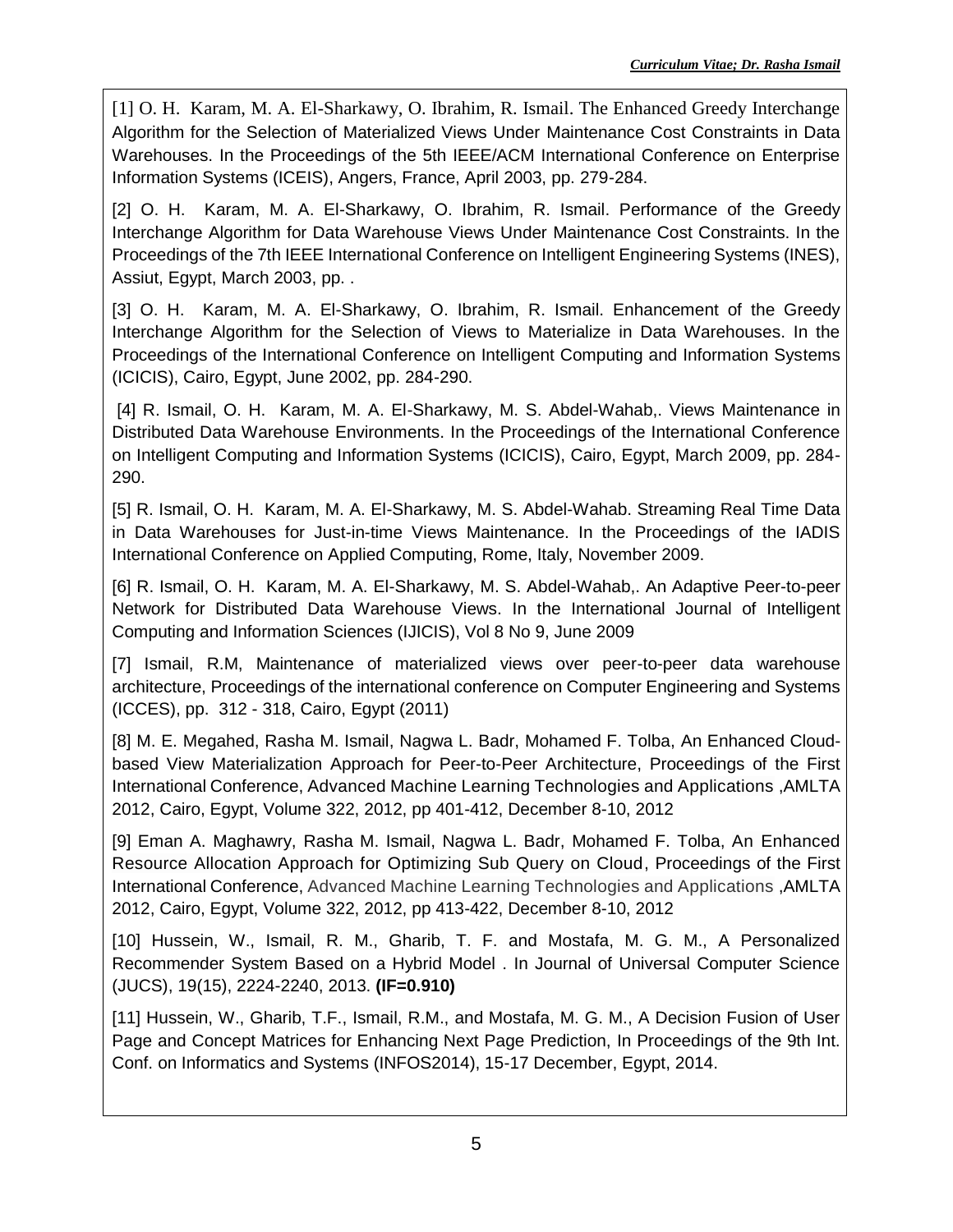[12] Hussein, W., Gharib, T.F., Ismail, R.M., and Mostafa, M. G. M., A User-Concept Matrix Clustering Algorithm for Efficient Next Page Prediction , Journal of Knowledge and Web Engineering , 2014 **(ISI IF=**0.854**).**

[13] Eman A. Maghawry, Rasha M. Ismail, Nagwa L. Badr, Mohamed F. Tolba, An Enhanced Queries Scheduler for Query Processing over A Cloud Environment, In the Proceedings of the 9th International Conference on Computer Engineering & Systems (ICCES), Cairo, Egypt, **,**  December 22-24, 2014

[14] Fatma Mohamed, Rasha M. Ismail, Nagwa L. Badr, Mohamed F. Tolba, Efficient Optimized Query Mesh for Data Streams, In the Proceedings of the 9th International Conference on Computer Engineering & Systems (ICCES), Cairo, Egypt, December 22-24, 2014

[15] Maghawry E.A., Ismail R.M., Badr N.L., Tolba M.F. Queries Based Workload Management System for the Cloud Environment. In Advanced Machine Learning Technologies and Applications. AMLTA 2014. Communications in Computer and Information Science, vol 488. Springer, 2014

[16] Hajeer S.I., Ismail R.M., Badr N.L., Tolba M.F. An Adaptive Information Retrieval System for Efficient Web Searching. In Advanced Machine Learning Technologies and Applications. AMLTA 2014. Communications in Computer and Information Science, vol 488. Springer, 2014

[17] S. I. Hajeer, R. M. Ismail, N. L. Badr and M. F. Tolba, "An Efficient Hybrid Usage-based Ranking model for information retrieval systems & web search Engine," *2015 6th International Conference on Information and Communication Systems (ICICS)*, pp. 142-147,Amman, 2015.

[18] S. I. Hajeer, R. M. Ismail, N. L. Badr and M. F. Tolba, AEHURA: A New ranking algorithm for Arabic web search engines, Asian Journal of Information [Technology,](https://081055ejq-1104-y-https-www-scopus-com.mplbci.ekb.eg/sourceid/19700171018?origin=recordpage) Volume 14, Issue 3, Pages 105-110, 2015. **(SJR 0.12)**

[19] Hussein, W., Gharib, T.F., Ismail, R.M., and Mostafa, M. G. M., An Efficient framework based on usage and semantic data for next page prediction, In Intelligent Data Analysis Journal, vol. 19, no. 6, pp. 1377-1389, 2015. **(ISI IF=0.612).**

[20] Ezzat M., Ismail R., Badr N., Tolba M.F. (2016) A Peer-to-Peer Architecture for Cloud Based Data Cubes Allocation. In the 1st International Conference on Advanced Intelligent System and Informatics (AISI2015), November 28-30, 2015, Beni Suef, Egypt. Advances in Intelligent Systems and Computing, vol 407. Springer

[21] Maghawry E.A., Ismail R.M., Badr N.L., Tolba M.F. (2016) Enhancing Query Optimization Technique by Conditional Merging Over Cloud Computing. In the 1st International Conference on Advanced Intelligent System and Informatics (AISI2015), November 28-30, 2015, Beni Suef, Egypt. Advances in Intelligent Systems and Computing, vol 407. Springer

[22] Mohamed F., Ismail R.M., Badr N.L., Tolba M.F. Optimized Elastic Query Mesh for Cloud Data Streams. In Computational Science and Its Applications - ICCSA 2015. ICCSA 2015. Lecture Notes in Computer Science, vol 9155. Springer, 2015

[23] Hajeer S.I., Ismail R.M., Badr N.L., Tolba M.F. An Efficient Hybrid Usage-Based Ranking Algorithm for Arabic Search Engines. In Computational Science and Its Applications - ICCSA 2015. ICCSA 2015. Lecture Notes in Computer Science, vol 9155. Springer, 2015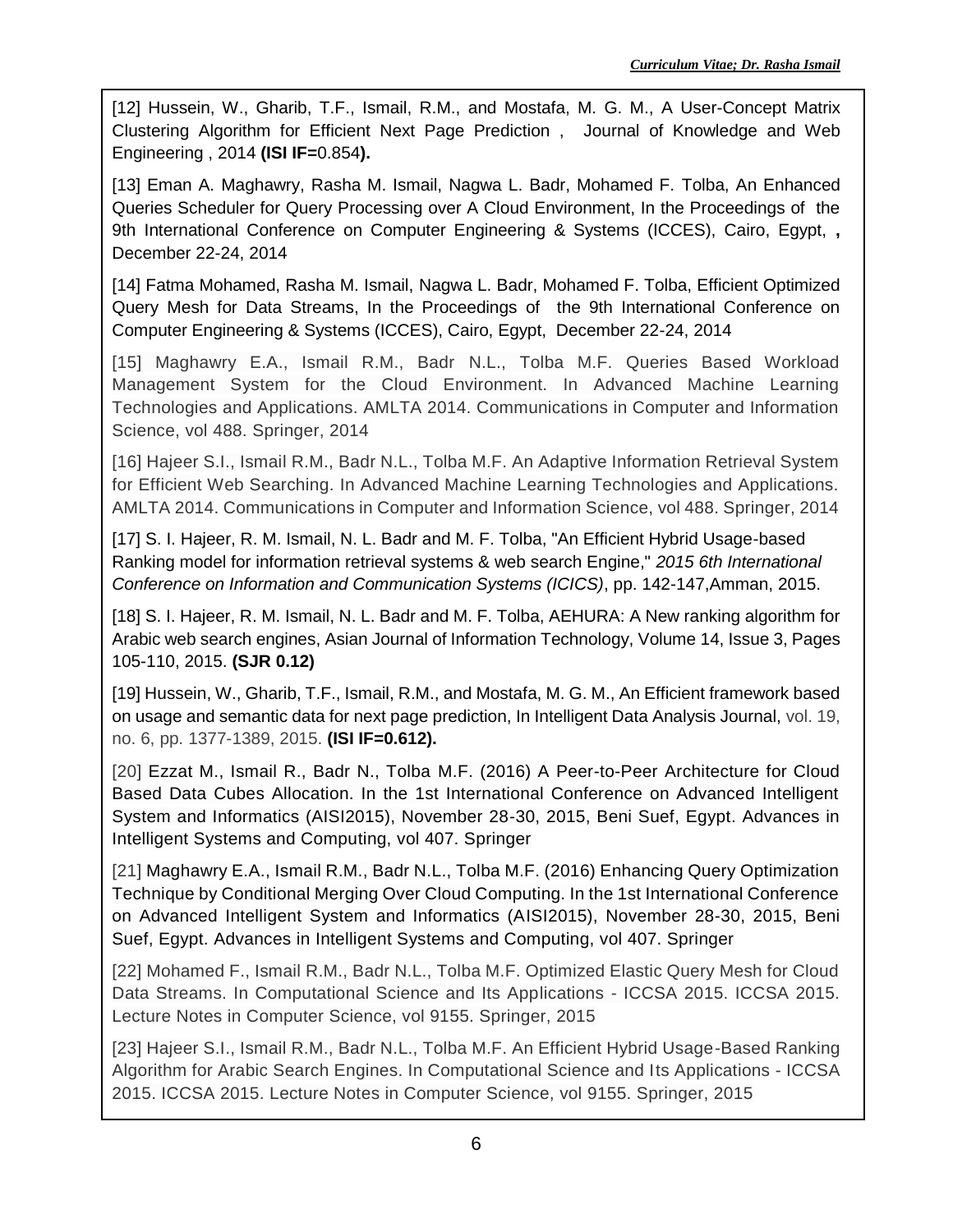[24] F. M. Najib, R. M. Ismail, N. L. Badr and M. F. Tolba, "Multiple queries optimization for data streams on cloud computing," *2015 Tenth International Conference on Computer Engineering & Systems (ICCES)*, Cairo, 2015, pp. 28-33.

[25] D. Elalfy, W. Gad and R. Ismail, "Predicting best answer in community questions based on content and sentiment analysis," *2015* IEEE Seventh International Conference on Intelligent Computing and Information Systems (ICICIS)*, pp. 585-590.,Cairo, 2015.*  [26] [Hajeer, S.I.,](https://081055ejq-1104-y-https-www-scopus-com.mplbci.ekb.eg/authid/detail.uri?origin=AuthorProfile&authorId=56441550400&zone=) [Ismail, R.M.,](https://081055ejq-1104-y-https-www-scopus-com.mplbci.ekb.eg/authid/detail.uri?origin=AuthorProfile&authorId=55002720000&zone=) [Badr, N.L.,](https://081055ejq-1104-y-https-www-scopus-com.mplbci.ekb.eg/authid/detail.uri?origin=AuthorProfile&authorId=6602448188&zone=) [Tolba, M.F.](https://081055ejq-1104-y-https-www-scopus-com.mplbci.ekb.eg/authid/detail.uri?origin=AuthorProfile&authorId=24541714400&zone=) [An automatic Arabic web personalization](https://081055ejq-1104-y-https-www-scopus-com.mplbci.ekb.eg/record/display.uri?eid=2-s2.0-85011343185&origin=resultslist&sort=plf-f&src=s&sid=f5250d8eee50f4539215ca59995d092c&sot=autdocs&sdt=autdocs&sl=18&s=AU-ID%2855002720000%29&relpos=20&citeCnt=0&searchTerm=)  [search engines and information retrieval systems,](https://081055ejq-1104-y-https-www-scopus-com.mplbci.ekb.eg/record/display.uri?eid=2-s2.0-85011343185&origin=resultslist&sort=plf-f&src=s&sid=f5250d8eee50f4539215ca59995d092c&sot=autdocs&sdt=autdocs&sl=18&s=AU-ID%2855002720000%29&relpos=20&citeCnt=0&searchTerm=) [International Journal of Soft Computing,](https://081055ejq-1104-y-https-www-scopus-com.mplbci.ekb.eg/sourceid/17200154704?origin=resultslist)11(6), pp. 382-390,2016 (SJR=0.13)

[27] [Maghawry, E.A.,](https://081055ejq-1104-y-https-www-scopus-com.mplbci.ekb.eg/authid/detail.uri?origin=AuthorProfile&authorId=55797525200&zone=) [Ismail, R.M.,](https://081055ejq-1104-y-https-www-scopus-com.mplbci.ekb.eg/authid/detail.uri?origin=AuthorProfile&authorId=55002720000&zone=) [Badr, N.L.,](https://081055ejq-1104-y-https-www-scopus-com.mplbci.ekb.eg/authid/detail.uri?origin=AuthorProfile&authorId=6602448188&zone=) [Tolba, M.F.,](https://081055ejq-1104-y-https-www-scopus-com.mplbci.ekb.eg/authid/detail.uri?origin=AuthorProfile&authorId=24541714400&zone=) [An enhanced query optimization](https://081055ejq-1104-y-https-www-scopus-com.mplbci.ekb.eg/record/display.uri?eid=2-s2.0-84976475181&origin=resultslist&sort=plf-f&src=s&sid=f5250d8eee50f4539215ca59995d092c&sot=autdocs&sdt=autdocs&sl=18&s=AU-ID%2855002720000%29&relpos=21&citeCnt=1&searchTerm=)  [approach for cloud data management,](https://081055ejq-1104-y-https-www-scopus-com.mplbci.ekb.eg/record/display.uri?eid=2-s2.0-84976475181&origin=resultslist&sort=plf-f&src=s&sid=f5250d8eee50f4539215ca59995d092c&sot=autdocs&sdt=autdocs&sl=18&s=AU-ID%2855002720000%29&relpos=21&citeCnt=1&searchTerm=) [Asian Journal of Information Technology,](https://081055ejq-1104-y-https-www-scopus-com.mplbci.ekb.eg/sourceid/19700171018?origin=resultslist) 15(11), pp. 1691- 1705 , 2106 **(SJR 0.12)**

[28] [Hatem, Y.,](https://081055pcx-1104-y-https-www-scopus-com.mplbci.ekb.eg/authid/detail.uri?origin=AuthorProfile&authorId=57192158366&zone=) [Rady, S.,](https://081055pcx-1104-y-https-www-scopus-com.mplbci.ekb.eg/authid/detail.uri?origin=AuthorProfile&authorId=34870497700&zone=) [Ismail, R.,](https://081055pcx-1104-y-https-www-scopus-com.mplbci.ekb.eg/authid/detail.uri?origin=AuthorProfile&authorId=55002720000&zone=) [Bahnasy, K.,](https://081055pcx-1104-y-https-www-scopus-com.mplbci.ekb.eg/authid/detail.uri?origin=AuthorProfile&authorId=25958975300&zone=) [Automatic content description and annotation](https://081055pcx-1104-y-https-www-scopus-com.mplbci.ekb.eg/record/display.uri?eid=2-s2.0-84999009635&origin=resultslist&sort=plf-f&src=s&sid=bc04f957fefb2f99a6fa04f0679667d9&sot=autdocs&sdt=autdocs&sl=18&s=AU-ID%2855002720000%29&relpos=16&citeCnt=2&searchTerm=)  [of sport images using classification techniques,](https://081055pcx-1104-y-https-www-scopus-com.mplbci.ekb.eg/record/display.uri?eid=2-s2.0-84999009635&origin=resultslist&sort=plf-f&src=s&sid=bc04f957fefb2f99a6fa04f0679667d9&sot=autdocs&sdt=autdocs&sl=18&s=AU-ID%2855002720000%29&relpos=16&citeCnt=2&searchTerm=) [ACM International Conference Proceeding Series](https://081055pcx-1104-y-https-www-scopus-com.mplbci.ekb.eg/sourceid/11600154611?origin=resultslist) 09-11-May-2016,2908458, pp. 88-94, 2016

[29] [Helal, N.A.,](https://081055qcg-1104-y-https-www-scopus-com.mplbci.ekb.eg/authid/detail.uri?origin=resultslist&authorId=57190251164&zone=) [Ismail, R.M.,](https://081055qcg-1104-y-https-www-scopus-com.mplbci.ekb.eg/authid/detail.uri?origin=resultslist&authorId=55002720000&zone=) [Badr, N.L.,](https://081055qcg-1104-y-https-www-scopus-com.mplbci.ekb.eg/authid/detail.uri?origin=resultslist&authorId=6602448188&zone=) [Mostafa, M.G.M.,](https://081055qcg-1104-y-https-www-scopus-com.mplbci.ekb.eg/authid/detail.uri?origin=resultslist&authorId=7102549949&zone=) [An efficient algorithm for community](https://081055qcg-1104-y-https-www-scopus-com.mplbci.ekb.eg/record/display.uri?eid=2-s2.0-84998706032&origin=resultslist&sort=plf-f&src=s&sid=ac00891c8661e77d64efdf7186b7e7e5&sot=aut&sdt=a&sl=18&s=AU-ID%2855002720000%29&relpos=17&citeCnt=1&searchTerm=)  [detection in attributed social networks,](https://081055qcg-1104-y-https-www-scopus-com.mplbci.ekb.eg/record/display.uri?eid=2-s2.0-84998706032&origin=resultslist&sort=plf-f&src=s&sid=ac00891c8661e77d64efdf7186b7e7e5&sot=aut&sdt=a&sl=18&s=AU-ID%2855002720000%29&relpos=17&citeCnt=1&searchTerm=) [ACM International Conference Proceeding Series,](https://081055qcg-1104-y-https-www-scopus-com.mplbci.ekb.eg/sourceid/11600154611?origin=resultslist)09-11- May-2016,2908474, pp. 180-184,2016

[30] [Safaa I. Hajeer](http://ascidatabase.com/author.php?author=Safaa%20I.&last=Hajeer) , [Rasha M. Ismail](http://ascidatabase.com/author.php?author=Rasha%20M.&last=Ismail) , [Nagwa L. Badr](http://ascidatabase.com/author.php?author=Nagwa%20L.&last=Badr) and [M.F. Tolba](http://ascidatabase.com/author.php?author=M.F.&last=Tolba)**,** A New Efficient Approach for Multi-Language Search Engines and Formation Retrieval Systems, Asian Journal of Information Technology, Volume: 15, Issue: 22, Page No.: 4617-4625,2016 **(SJR=0.12)**

[31] [Helal, N.A.,](https://081055qcg-1104-y-https-www-scopus-com.mplbci.ekb.eg/authid/detail.uri?origin=resultslist&authorId=57190251164&zone=) [Ismail, R.M.,](https://081055qcg-1104-y-https-www-scopus-com.mplbci.ekb.eg/authid/detail.uri?origin=resultslist&authorId=55002720000&zone=) [Badr, N.L.,](https://081055qcg-1104-y-https-www-scopus-com.mplbci.ekb.eg/authid/detail.uri?origin=resultslist&authorId=6602448188&zone=) [Mostafa, M.G.M.,](https://081055qcg-1104-y-https-www-scopus-com.mplbci.ekb.eg/authid/detail.uri?origin=resultslist&authorId=7102549949&zone=) [A novel social network mining](https://081055qcg-1104-y-https-www-scopus-com.mplbci.ekb.eg/record/display.uri?eid=2-s2.0-84978771265&origin=resultslist&sort=plf-f&src=s&sid=ac00891c8661e77d64efdf7186b7e7e5&sot=aut&sdt=a&sl=18&s=AU-ID%2855002720000%29&relpos=15&citeCnt=2&searchTerm=)  [approach for customer segmentation and viral marketing,](https://081055qcg-1104-y-https-www-scopus-com.mplbci.ekb.eg/record/display.uri?eid=2-s2.0-84978771265&origin=resultslist&sort=plf-f&src=s&sid=ac00891c8661e77d64efdf7186b7e7e5&sot=aut&sdt=a&sl=18&s=AU-ID%2855002720000%29&relpos=15&citeCnt=2&searchTerm=) In the Journal of [Wiley Interdisciplinary](https://081055qcg-1104-y-https-www-scopus-com.mplbci.ekb.eg/sourceid/21100228068?origin=resultslist)  [Reviews: Data Mining and Knowledge Discovery,](https://081055qcg-1104-y-https-www-scopus-com.mplbci.ekb.eg/sourceid/21100228068?origin=resultslist)6(5), pp. 177-189,2016 **(IF=4.476)**

[32] Mohamed F., Ismail R.M., Badr N.L., Tolba M.F. Data Streams Processing Techniques. In Multimedia Forensics and Security. Intelligent Systems Reference Library, vol 115. Springer, 2017

[33] Megahed M.E., Ismail R.M., Badr N.L., Tolba M.F. An Enhanced Cloud Based View Materialization Approach for Peer-to-Peer Architecture. In Multimedia Forensics and Security. Intelligent Systems Reference Library, vol 115. Springer, 2017

[34] Hajeer S.I., Ismail R.M., Badr N.L., Tolba M.F. A New Stemming Algorithm for Efficient Information Retrieval Systems and Web Search Engines. In Multimedia Forensics and Security. Intelligent Systems Reference Library, vol 115. Springer, 2017

[35] Elsalmy F., Ismail R., AbdelMoez W. Enhancing Web Page Classification Models. In Proceedings of the International Conference on Advanced Intelligent Systems and Informatics AISI 2016. Advances in Intelligent Systems and Computing, vol 533. Springer, 2017

[36] R. Kamal, W. Hussein and R. Ismail, Privacy preserving recommender system based on improved MASK and query restriction, *Eighth International Conference on Intelligent Computing and Information Systems (ICICIS),* Cairo, pp. 310-314, 2017.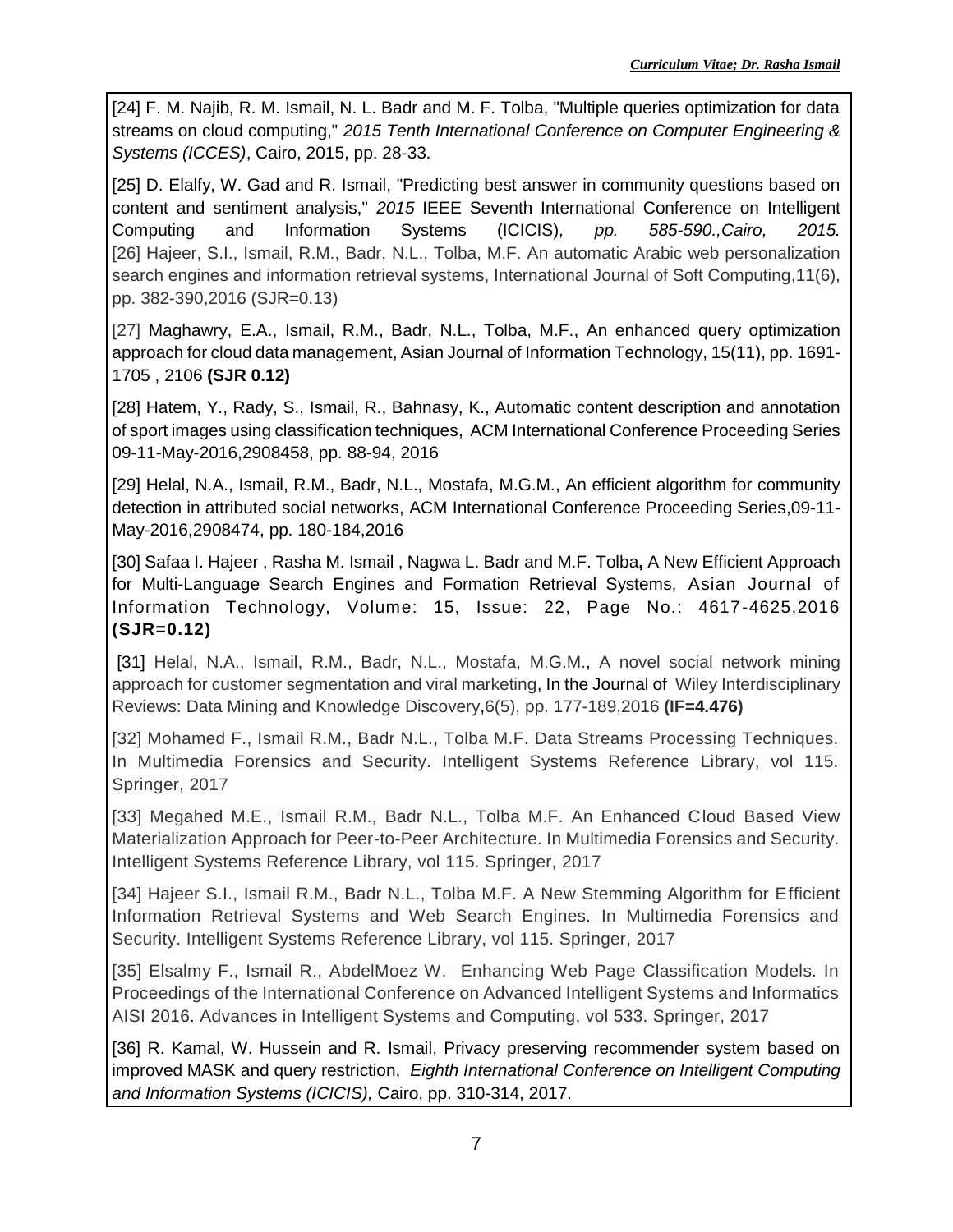[37] G. Hafez, R. Ismail and O. Karam, Temporal sentiment analysis and time tags for opinions, *Eighth International Conference on Intelligent Computing and Information Systems (ICICIS),*  Cairo, pp.373-378, 2017.

[38] [Helal, N.A.,](https://081055qcg-1104-y-https-www-scopus-com.mplbci.ekb.eg/authid/detail.uri?origin=resultslist&authorId=57190251164&zone=) [Ismail, R.M.,](https://081055qcg-1104-y-https-www-scopus-com.mplbci.ekb.eg/authid/detail.uri?origin=resultslist&authorId=55002720000&zone=) [Badr, N.L.,](https://081055qcg-1104-y-https-www-scopus-com.mplbci.ekb.eg/authid/detail.uri?origin=resultslist&authorId=6602448188&zone=) [Mostafa, M.G.M.,](https://081055qcg-1104-y-https-www-scopus-com.mplbci.ekb.eg/authid/detail.uri?origin=resultslist&authorId=7102549949&zone=) [Leader-based community detection](https://081055qcg-1104-y-https-www-scopus-com.mplbci.ekb.eg/record/display.uri?eid=2-s2.0-85026743955&origin=resultslist&sort=plf-f&src=s&sid=ac00891c8661e77d64efdf7186b7e7e5&sot=aut&sdt=a&sl=18&s=AU-ID%2855002720000%29&relpos=8&citeCnt=0&searchTerm=)  [algorithm for social networks,](https://081055qcg-1104-y-https-www-scopus-com.mplbci.ekb.eg/record/display.uri?eid=2-s2.0-85026743955&origin=resultslist&sort=plf-f&src=s&sid=ac00891c8661e77d64efdf7186b7e7e5&sot=aut&sdt=a&sl=18&s=AU-ID%2855002720000%29&relpos=8&citeCnt=0&searchTerm=) In the Journal of [Wiley Interdisciplinary Reviews: Data Mining and](https://081055qcg-1104-y-https-www-scopus-com.mplbci.ekb.eg/sourceid/21100228068?origin=resultslist)  [Knowledge Discovery](https://081055qcg-1104-y-https-www-scopus-com.mplbci.ekb.eg/sourceid/21100228068?origin=resultslist) 7(6),e1213, 2017 **(IF=4.476)**

[39] Y. Hatem, R. Ismail, S. Rady and K. Bahnasy, Enhancing sports image search and retrieval using multi-modality ontology, *12th International Conference on Computer Engineering and Systems (ICCES)*, Cairo, pp. 331-336, 2017

[40] Hafez Ghada, Rasha Ismail, and Omar Karam. Opinion Mining with Aspects and Shortcuts for Prediction Model. In Asian Journal of Information Technology 17 (3): 212-217. 2018 **(SJR 0.12)**.

[41] [Elalfy, D.,](https://081055qcg-1104-y-https-www-scopus-com.mplbci.ekb.eg/authid/detail.uri?origin=resultslist&authorId=56104817200&zone=) [Gad, W.,](https://081055qcg-1104-y-https-www-scopus-com.mplbci.ekb.eg/authid/detail.uri?origin=resultslist&authorId=26632826600&zone=) [Ismail, R.,](https://081055qcg-1104-y-https-www-scopus-com.mplbci.ekb.eg/authid/detail.uri?origin=resultslist&authorId=55002720000&zone=) [A hybrid model to predict best answers in question answering](https://081055qcg-1104-y-https-www-scopus-com.mplbci.ekb.eg/record/display.uri?eid=2-s2.0-85021318388&origin=resultslist&sort=plf-f&src=s&sid=ac00891c8661e77d64efdf7186b7e7e5&sot=aut&sdt=a&sl=18&s=AU-ID%2855002720000%29&relpos=6&citeCnt=3&searchTerm=)  [communities,](https://081055qcg-1104-y-https-www-scopus-com.mplbci.ekb.eg/record/display.uri?eid=2-s2.0-85021318388&origin=resultslist&sort=plf-f&src=s&sid=ac00891c8661e77d64efdf7186b7e7e5&sot=aut&sdt=a&sl=18&s=AU-ID%2855002720000%29&relpos=6&citeCnt=3&searchTerm=) [Egyptian Informatics Journal](https://081055qcg-1104-y-https-www-scopus-com.mplbci.ekb.eg/sourceid/19700182731?origin=resultslist) 19(1), pp. 21-31,2018 **(IF=2.306 )**

[42] [Najib, F.M.,](https://081055qcg-1104-y-https-www-scopus-com.mplbci.ekb.eg/authid/detail.uri?origin=resultslist&authorId=57188809179&zone=) [Ismail, R.M.,](https://081055qcg-1104-y-https-www-scopus-com.mplbci.ekb.eg/authid/detail.uri?origin=resultslist&authorId=55002720000&zone=) [Badr, N.L.,](https://081055qcg-1104-y-https-www-scopus-com.mplbci.ekb.eg/authid/detail.uri?origin=resultslist&authorId=6602448188&zone=) [Tolba, M.F,](https://081055qcg-1104-y-https-www-scopus-com.mplbci.ekb.eg/authid/detail.uri?origin=resultslist&authorId=24541714400&zone=) [Cloud-based data streams optimization,](https://081055qcg-1104-y-https-www-scopus-com.mplbci.ekb.eg/record/display.uri?eid=2-s2.0-85041897197&origin=resultslist&sort=plf-f&src=s&sid=ac00891c8661e77d64efdf7186b7e7e5&sot=aut&sdt=a&sl=18&s=AU-ID%2855002720000%29&relpos=5&citeCnt=0&searchTerm=) In Journal of [Wiley Interdisciplinary Reviews: Data Mining and Knowledge Discovery,](https://081055qcg-1104-y-https-www-scopus-com.mplbci.ekb.eg/sourceid/21100228068?origin=resultslist) 8(3),e1247, 2018 **(IF=4.476)**

[43] Kamal R., Hussein W., Ismail R. Adopting Non-linear Programming to Select Optimum Privacy Parameters for Multi-parameters Perturbation Algorithm for Data Privacy Improvement in Recommender Systems. In Proceedings of the International Conference on Advanced Intelligent Systems and Informatics. AISI 2018. Advances in Intelligent Systems and Computing, vol 845. Springer, 2019

[44] M. Rady, T. Abdelkader and R. Ismail, SCIQ-CD: A Secure Scheme to Provide Confidentiality and Integrity of Query results for Cloud Databases, *14th International Computer Engineering Conference (ICENCO)*, Cairo, Egypt, pp. 225-230, 2018. [45] [Abdelaziz, E.H.,](https://081055qcg-1104-y-https-www-scopus-com.mplbci.ekb.eg/authid/detail.uri?origin=resultslist&authorId=57209746781&zone=) [El-Bhanasy, K.,](https://081055qcg-1104-y-https-www-scopus-com.mplbci.ekb.eg/authid/detail.uri?origin=resultslist&authorId=57209745316&zone=) [Kamal, S.M.,](https://081055qcg-1104-y-https-www-scopus-com.mplbci.ekb.eg/authid/detail.uri?origin=resultslist&authorId=7006560985&zone=) [Ismail, R.,](https://081055qcg-1104-y-https-www-scopus-com.mplbci.ekb.eg/authid/detail.uri?origin=resultslist&authorId=55002720000&zone=) The application of data [mining techniques and feature selection methods in the risk classification of Egyptian](https://081055qcg-1104-y-https-www-scopus-com.mplbci.ekb.eg/record/display.uri?eid=2-s2.0-85068599878&origin=resultslist&sort=plf-f&src=s&sid=ac00891c8661e77d64efdf7186b7e7e5&sot=aut&sdt=a&sl=18&s=AU-ID%2855002720000%29&relpos=2&citeCnt=0&searchTerm=)  [liver cancer patients using clinical and genetic data,](https://081055qcg-1104-y-https-www-scopus-com.mplbci.ekb.eg/record/display.uri?eid=2-s2.0-85068599878&origin=resultslist&sort=plf-f&src=s&sid=ac00891c8661e77d64efdf7186b7e7e5&sot=aut&sdt=a&sl=18&s=AU-ID%2855002720000%29&relpos=2&citeCnt=0&searchTerm=) [ACM International Conference](https://081055qcg-1104-y-https-www-scopus-com.mplbci.ekb.eg/sourceid/11600154611?origin=resultslist)  [Proceeding Series](https://081055qcg-1104-y-https-www-scopus-com.mplbci.ekb.eg/sourceid/11600154611?origin=resultslist) [of the 2019 8th International Conference on Software and](https://dl.acm.org/doi/proceedings/10.1145/3328833)  [Information Engineering](https://dl.acm.org/doi/proceedings/10.1145/3328833) pp. 200-205, 2019.

[46] [Rady, M.,](https://081055qcg-1104-y-https-www-scopus-com.mplbci.ekb.eg/authid/detail.uri?origin=resultslist&authorId=57207846621&zone=) [Abdelkader, T.,](https://081055qcg-1104-y-https-www-scopus-com.mplbci.ekb.eg/authid/detail.uri?origin=resultslist&authorId=25928995600&zone=) [Ismail, R.,](https://081055qcg-1104-y-https-www-scopus-com.mplbci.ekb.eg/authid/detail.uri?origin=resultslist&authorId=55002720000&zone=) [Integrity and Confidentiality in Cloud Outsourced Data,](https://081055qcg-1104-y-https-www-scopus-com.mplbci.ekb.eg/record/display.uri?eid=2-s2.0-85063752391&origin=resultslist&sort=plf-f&src=s&sid=ac00891c8661e77d64efdf7186b7e7e5&sot=aut&sdt=a&sl=18&s=AU-ID%2855002720000%29&relpos=1&citeCnt=0&searchTerm=) [Ain Shams Engineering Journal](https://081055qcg-1104-y-https-www-scopus-com.mplbci.ekb.eg/sourceid/19700200705?origin=resultslist) 10(2), pp. 275-285, 2019**.(IF=3.091)**

[47] Aboelela E.M., Gad W., Ismail R. Feature Extraction Using Semantic Similarity. In Proceedings of the International Conference on Advanced Intelligent Systems and Informatics. AISI 2019. Advances in Intelligent Systems and Computing, vol 1058. Springer, pp. 82-91, 2019**(SJR=0.184)**

[48] [Najib, Fatma M.](https://content.iospress.com/search?q=author%3A%28%22Najib%2C+Fatma+M.%22%29) | [Ismail, Rasha M.](https://content.iospress.com/search?q=author%3A%28%22Ismail%2C+Rasha+M.%22%29) | [Badr, Nagwa L.](https://content.iospress.com/search?q=author%3A%28%22Badr%2C+Nagwa+L.%22%29) | [Gharib, Tarek F.,](https://content.iospress.com/search?q=author%3A%28%22Gharib%2C+Tarek+F.%22%29) 'Clustering Based Approach for Incomplete Data Streams Processing', In [Journal of Intelligent & Fuzzy Systems,](https://content.iospress.com/journals/journal-of-intelligent-and-fuzzy-systems) DOI: 10.3233/JIFS-191184, vol. 38, no. 3, pp. 3213-3227, 2020, **(IF= 1.851).**

[49] Abdelaziz, E.H., Kamal, S.M., El-Bhanasy, K. and Ismail, R,. A Regression-based model for predicting the best mode of treatment for Egyptian liver cancer patients, In Network Modeling